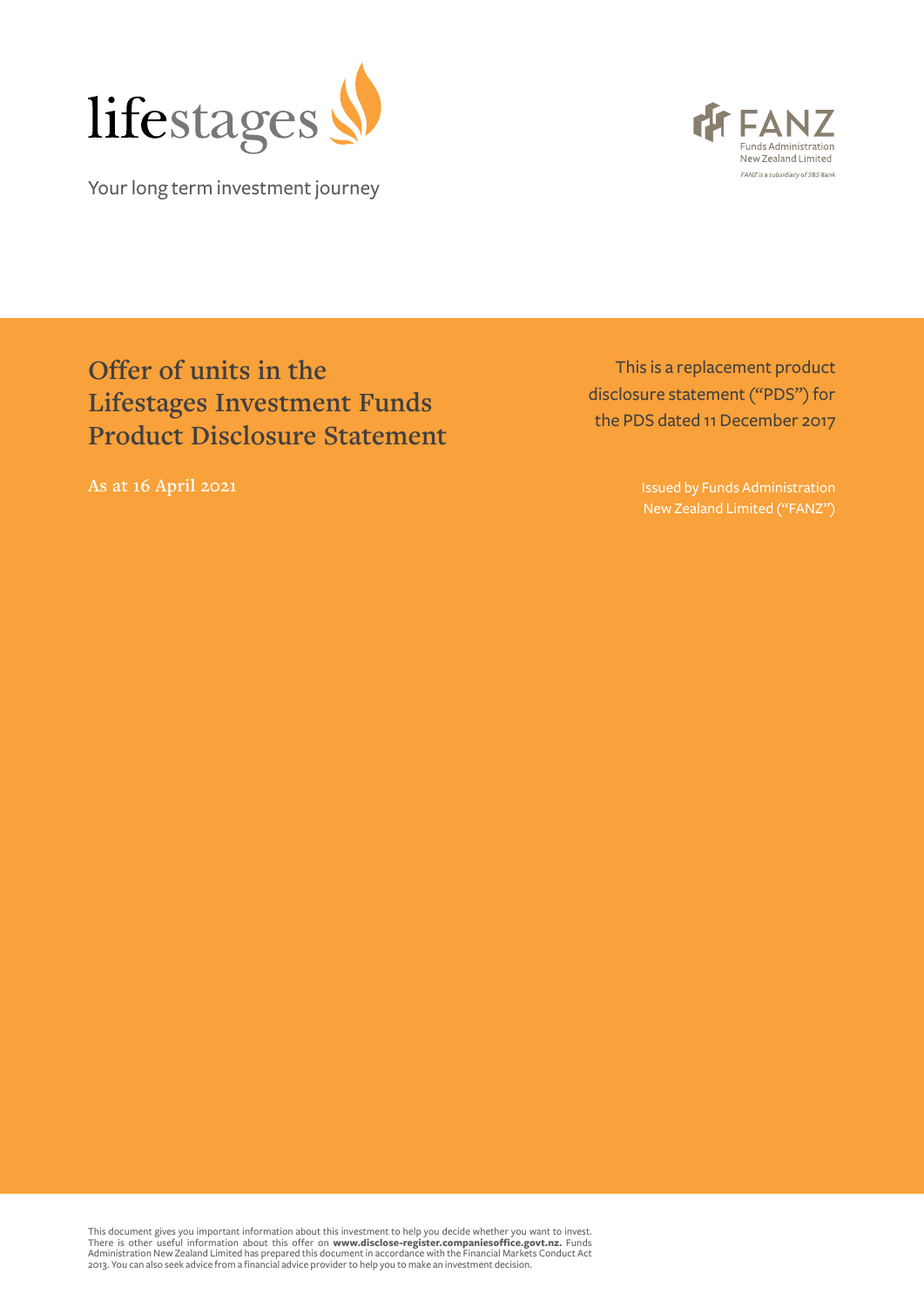### 1. Key information summary

#### **What is this?**

Each of the Lifestages Investment Funds offered under this Product Disclosure Statement ("PDS") is a managed investment scheme. Your money will be pooled with other investors' money and invested in various investments. Funds Administration New Zealand Limited ("FANZ", "we") will invest your money and charge you a fee for its services. The returns you receive are dependent on the investment decisions of FANZ and the performance of the investments. The value of those investments may go up or down. The types of investments and the fees you will be charged are described in this document.

#### **What will your money be invested in?**

There are four investment options offered under this PDS. Each option is a separate managed investment scheme. They are each referred to as a "Fund" and collectively as "Funds" or "Lifestages Investment Funds".

These investment options are summarised below. More information about the investment target and strategy for each investment option is provided at section 3 "Description of your investment option(s)".

| <b>Fund Name</b>                               | <b>Description</b>                                                                                                                                                                                                                                      | <b>Risk indicator</b>                                                                                                                                                                                                        | <b>Annual fund</b><br>charges<br>(p.a. estimated) |
|------------------------------------------------|---------------------------------------------------------------------------------------------------------------------------------------------------------------------------------------------------------------------------------------------------------|------------------------------------------------------------------------------------------------------------------------------------------------------------------------------------------------------------------------------|---------------------------------------------------|
| Lifestages<br>Corporate Bond<br>Portfolio      | The Fund aims to provide a core and low risk<br>exposure to New Zealand fixed interest debt<br>securities through investments consisting of a<br>broad spread of government and non-<br>government securities primarily of investment<br>grade quality. | <b>LOWER RISK</b><br><b>HIGHER RISK</b><br>6<br>3<br>5<br>7<br>$\overline{2}$<br>$\overline{1}$<br>$\overline{4}$<br>$\mathbf{r}$<br>◀<br>POTENTIALLY<br><b>POTENTIALLY</b><br><b>LOWER RETURNS</b><br><b>HIGHER RETURNS</b> | 1.52% of net<br>asset value                       |
| Lifestages<br>World Bond<br>Portfolio          | The Fund aims to provide investors with a<br>broadly diversified portfolio of international<br>investment grade income securities. The Fund<br>offers a multi-manager approach to fixed<br>interest investing.                                          | <b>LOWER RISK</b><br><b>HIGHER RISK</b><br>6<br>$\overline{2}$<br>5<br>3<br>7<br>4<br>POTENTIALLY<br><b>POTENTIALLY</b><br><b>LOWER RETURNS</b><br><b>HIGHER RETURNS</b>                                                     | 1.65% of net<br>asset value                       |
| Lifestages<br>Australasian<br>Equity Portfolio | The Fund aims to achieve capital growth and<br>returns over the long-term through investing<br>primarily in a broad spread of New Zealand and<br>Australian equities. The Fund offers a multi-<br>manager approach to equity investing.                 | <b>LOWER RISK</b><br><b>HIGHER RISK</b><br>6<br>$\overline{2}$<br>3<br>$\mathbf{1}$<br>7<br>5<br>4<br>,<br>POTENTIALLY<br><b>POTENTIALLY</b><br><b>LOWER RETURNS</b><br><b>HIGHER RETURNS</b>                                | 1.78% of net<br>asset value                       |
| Lifestages<br>World Equity<br>Portfolio        | The Fund aims to achieve capital growth and<br>returns over the long-term through investment<br>primarily in a broad spread of international<br>equites. The Fund offers a multi-manager<br>approach to equity investing.                               | <b>LOWER RISK</b><br><b>HIGHER RISK</b><br>6<br>$\overline{2}$<br>3<br>5<br>POTENTIALLY<br><b>POTENTIALLY</b><br><b>LOWER RETURNS</b><br><b>HIGHER RETURNS</b>                                                               | 1.84% of net<br>asset value                       |

**See section 4 "What are the risks of investing?" for an explanation of the risk indicator and for information about other risks that are not included in the risk indicator. To help you clarify your own attitude to risk, you can seek financial advice or work out your risk profile at [www.lifestages.co.nz/tools/whats-your](https://www.lifestages.co.nz/tools/whats-your-investment-profile-risk-profile-questionnaire/.)[investment-profile-risk-profile-questionnaire/.](https://www.lifestages.co.nz/tools/whats-your-investment-profile-risk-profile-questionnaire/.)**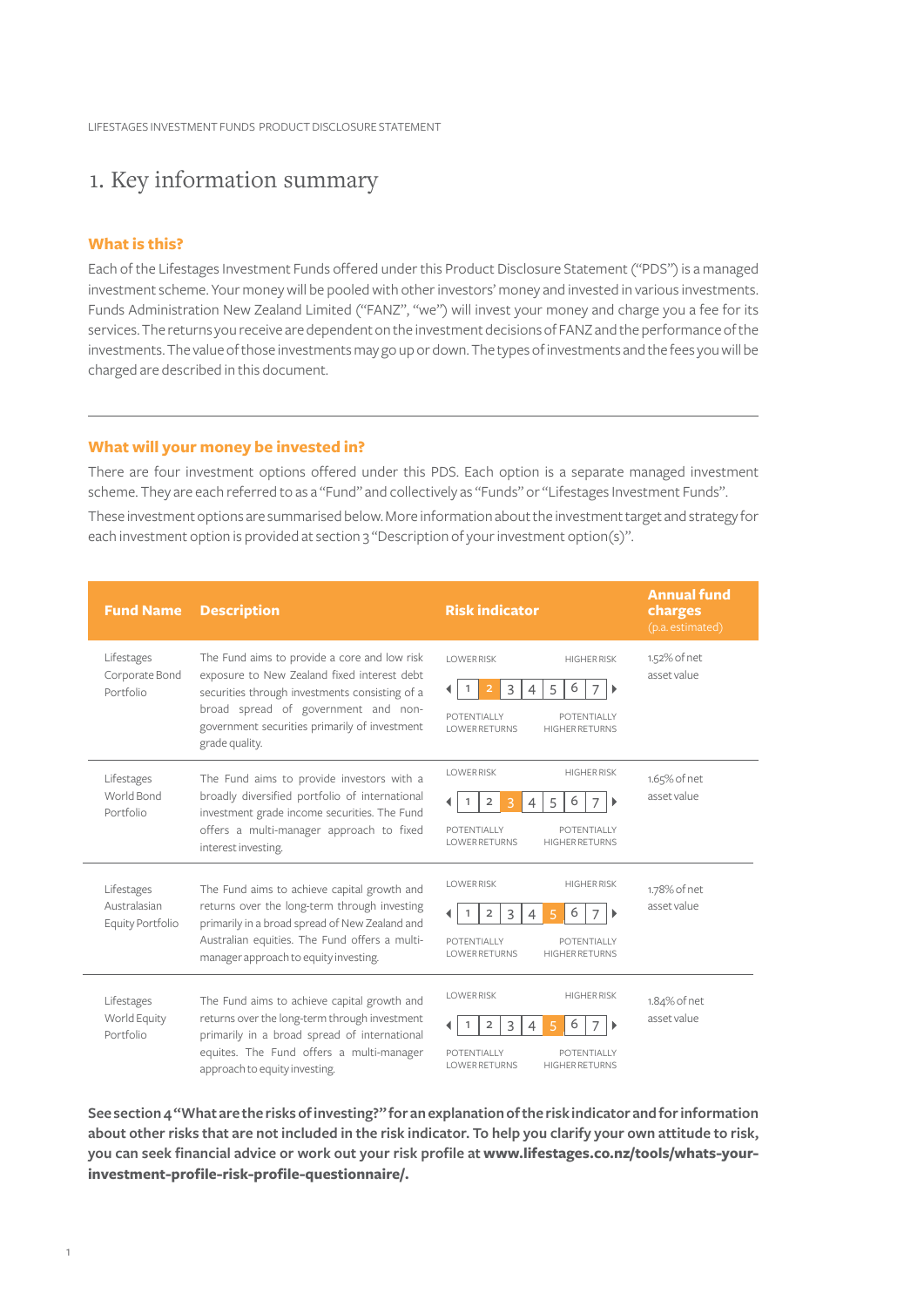

#### **Who manages the Lifestages Investment Funds?**

The manager of the Funds is Funds Administration New Zealand Limited. See section 7, "Who is involved?" for more information.

#### **How can you get your money out?**

Your investment in the Funds is redeemable. You may at any time request the redemption of some or all of your investment. For each Fund, payment will normally be made within 10 business days of FANZ receiving a redemption request from you.

For partial withdrawals, the minimum withdrawal amount is \$100 and your remaining unit holding in the relevant Fund must not fall below \$500.

In certain circumstances, we can suspend withdrawals from a Fund for up to three months (or for longer than three months with the Supervisor's agreement).

See section 2 "How does this investment work?" for more information.

Your investment in these units in the Funds can be sold but there is no established market for trading these financial products. This means that you may not be able to find a buyer for your investment.

#### **How will your investment be taxed?**

Each Fund offered under this PDS is a portfolio investment entity ("PIE").

The amount of tax you pay in respect of a PIE is based on your prescribed investor rate ("PIR"). To determine your PIR go to **[www.ird.govt.nz/roles/portfolio-investment-entities/find-my-prescribed-investor-rate](https://www.ird.govt.nz/roles/portfolio-investment-entities/find-my-prescribed-investor-rate)**. See section 6 of the PDS ("what taxes will you pay?") on page 10 for more information.

#### **Where can you find more key information?**

FANZ is required to publish quarterly updates for each Fund. The updates show the returns, and the total fees actually charged to investors, during the previous year. The latest fund updates are available at **[www.lifestages.](https://www.lifestages.co.nz/lifestages-investment-funds/investment-fund-document-library/) [co.nz/lifestages-investment-funds/investment-fund-document-library/](https://www.lifestages.co.nz/lifestages-investment-funds/investment-fund-document-library/)**. The manager will also give you copies of those documents on request.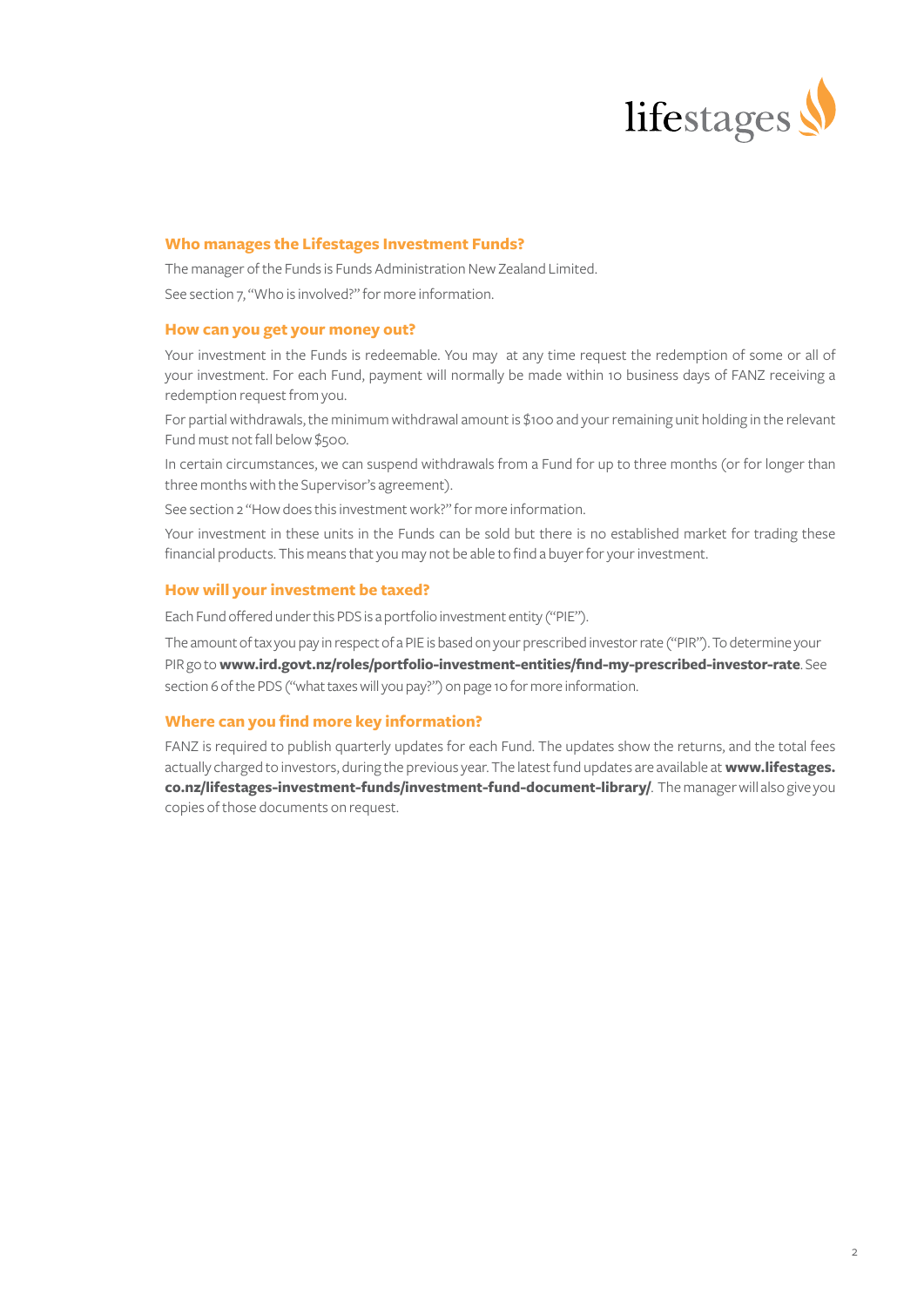### Contents

### **Page**

| 1.               | Key information summary                  | $\mathbf{1}$ |
|------------------|------------------------------------------|--------------|
| 2.               | How does this investment work?           | 4            |
| $\overline{3}$ . | Description of your investment option(s) | 6            |
| 4.               | What are the risks of investing?         | 8            |
| 5.               | What are the fees?                       | 9            |
| 6.               | What taxes will you pay?                 | 10           |
| 7.               | Who is involved?                         | 11           |
| 8.               | How to complain                          | 11           |
| 9.               | Where you can find more information      | 12           |
| 10.              | How to apply                             | 12           |

Investments in the Funds do not represent deposits or other liabilities of FANZ or its parent SBS Bank (or any other member of the SBS Bank group), and are subject to investment risk. The investment risk includes possible delays in repayment and loss of income or contributions invested. The principal and returns of the Funds are not guaranteed or secured in any way by FANZ or by its parent SBS Bank (or any other member of the SBS Bank group), the Government, the Supervisor, or any other person.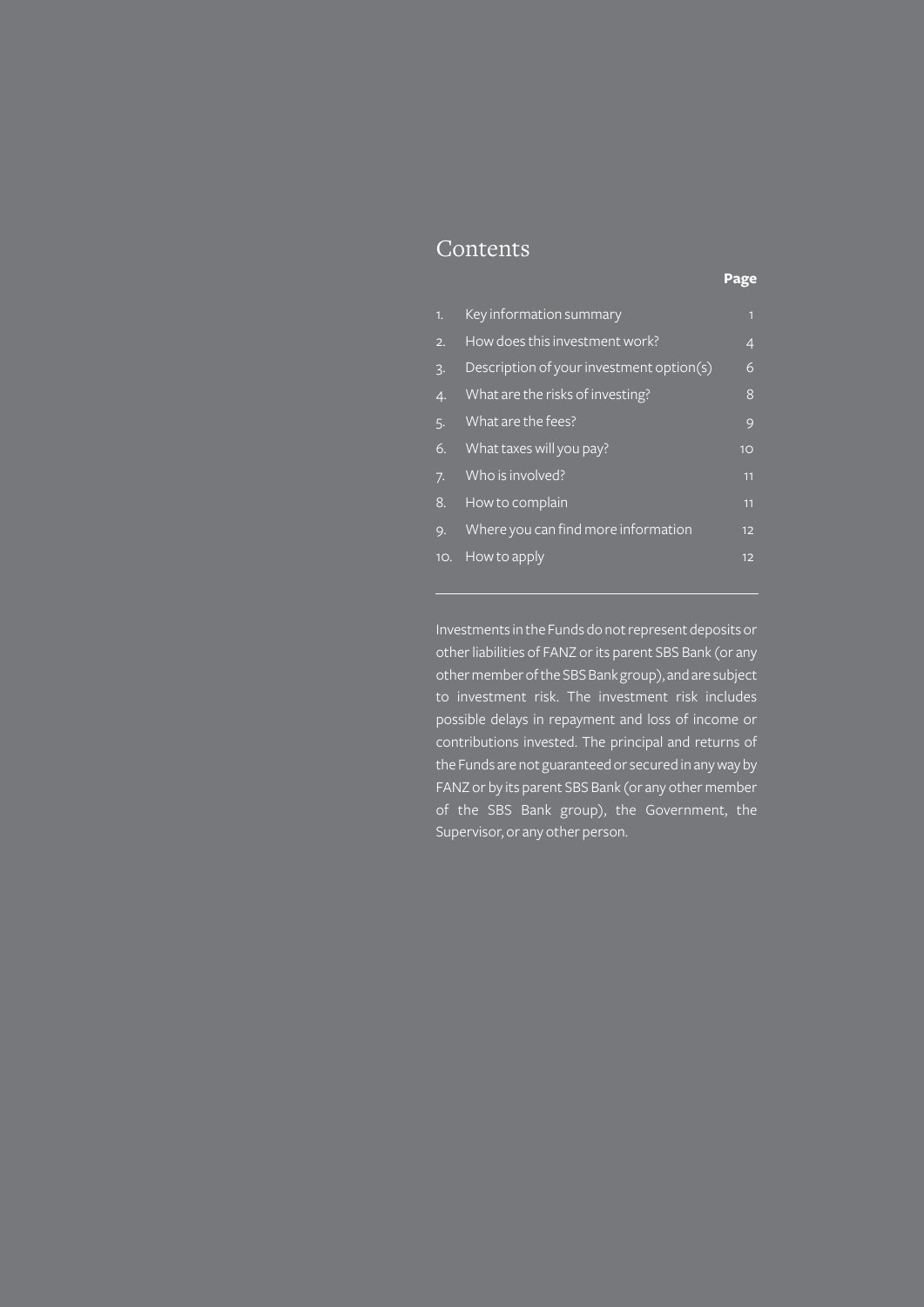

### 2. How does this investment work?

This PDS contains an offer of units in the Lifestages Corporate Bond Portfolio, Lifestages World Bond Portfolio, Lifestages Australasian Equity Portfolio and the Lifestages World Equity Portfolio (together, "Funds"). Each of the Funds is a managed investment scheme that is governed by a consolidated master trust deed and establishment deed dated 1 November 2016.

The money you invest buys units in the Fund or Funds you choose. Each Fund invests in assets, such as shares, predominantly through underlying investment funds. The units do not give you legal ownership of the Fund's assets but they do give you rights to the returns from the assets.

When you invest in a Fund, your money is pooled together with other investors' money. We use this pool to buy investments for the Fund. This means you may have access to a wider range of investment choices and greater buying power than you would usually have if investing alone. It also means your money is managed and overseen by an experienced team of investment professionals.

Units in the relevant Fund(s) are issued to reflect your contributions. Each unit has a price calculated each business day based on the value of the Fund's assets at the time, which may go up or down.

The Funds are separately accounted for and the assets of one Fund are not available to meet the liabilities of another.

The Funds offered under this PDS do not make distributions. Accordingly, any income of the Funds is reflected in their unit price. The return on your investment comes from any increase or decrease in the unit price.

#### **Significant features and benefits**

**We're with you:** You will need to decide which option is right for you, but you don't need to do this alone. We have expert financial advisers situated throughout New Zealand, as well as a digital team available online, who can help you decide if you are unsure.

**Investment Expertise:** Our experienced investment team selects a range of well researched specialist investment management firms and/or securities in New Zealand and around the world. This is mixed with academically researched asset class portfolio construction and an overlay that incorporates social, environmental and governance investment considerations to make sure we invest your money responsibly.

#### **Making investments**

The Funds are currently closed to new investors. If you are an existing investor, you can make additional investments in any of the Funds by contacting us or via an approved custodial administration service. Where you are investing through the custodial administration service, you will need to make payment to the provider of that service by following the process it has.

You can invest in the Funds by lump sum and regular investments. Investments of any amount can usually be made, provided the initial investment is at least \$500, additional lump sum investments are at least \$500 and regular investments are at least \$100 per month. Units in the relevant Fund are allocated to reflect an investment received at the next unit price.

See the "Other Material Information" document on the offer register at **[www.disclose-register.](https://www.disclose-register.companiesoffice.govt.nz) [companiesoffice.govt.nz](https://www.disclose-register.companiesoffice.govt.nz)** for more information about making investments.

#### **Withdrawing your investments**

You can usually withdraw part or all of your investment at any time.

Where investments are made through a custodial administration service you will need to request a withdrawal by following the process the provider of that service has. They will be able to provide you with details.

Where investments are made through FANZ you will need to complete the withdrawal form and return it to FANZ. See section 7 "Who is involved" for details.

Withdrawals are processed on a daily basis. The Funds are valued, and the proceeds are then credited to your nominated account.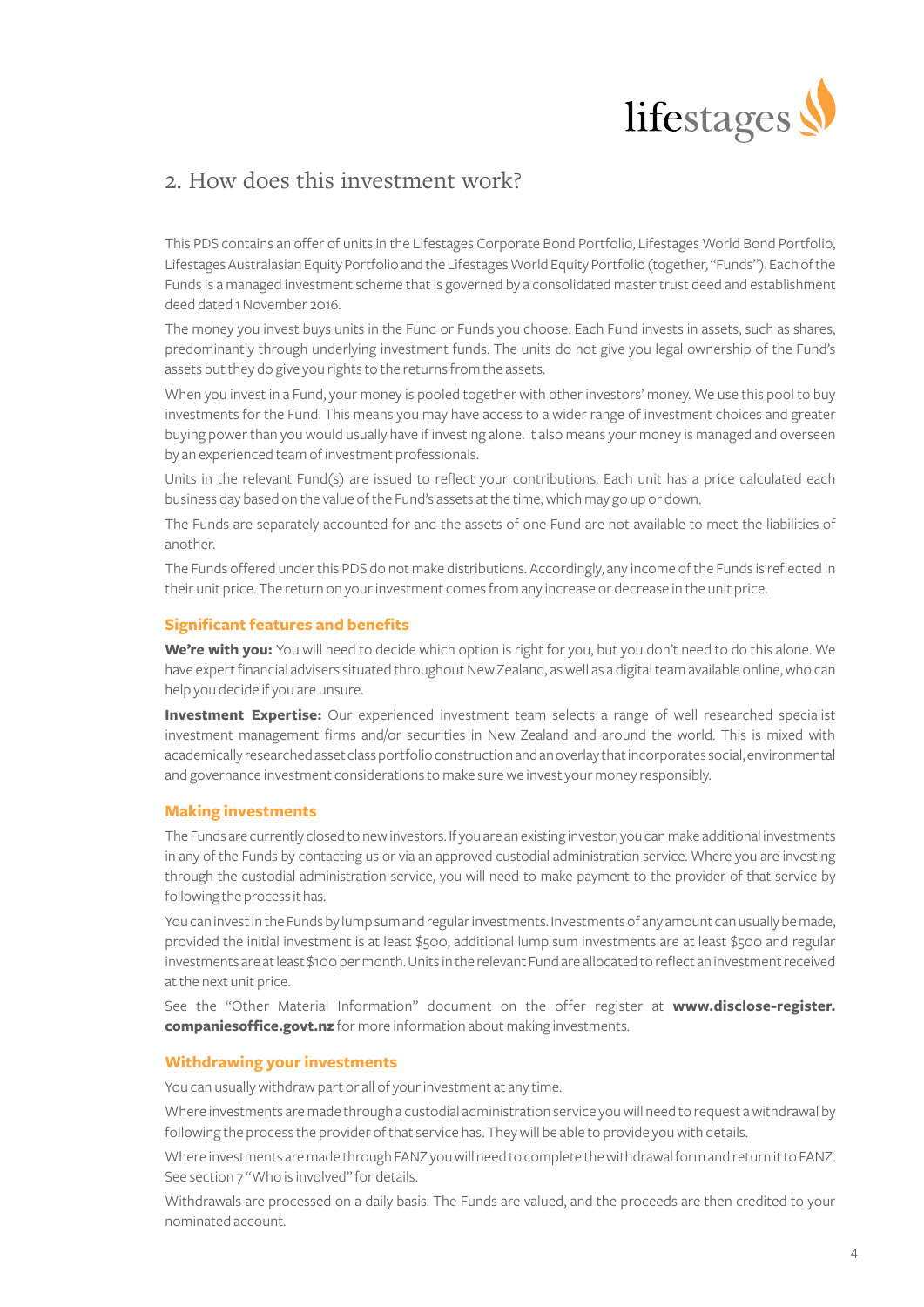When you redeem all or part of your investment from a Fund, we will redeem your investment at the next unit price for that Fund adjusted for any applicable PIE tax on income allocated to redeemed units.

The minimum partial withdrawal is \$100, provided your remaining unit holding in the relevant Fund does not fall below \$500. A full withdrawal is required if a partial withdrawal would reduce the value of your remaining unit holding in the relevant Fund below \$500.

We can suspend withdrawals from a Fund for up to three months if, because of one of the factors set out in the Trust Deed (including financial, political, or economic conditions applying in any financial market, or a withdrawal request for more than 10% of the units in a Fund being received) it would be materially prejudicial to the interests of investors in that Fund to permit withdrawals. Withdrawals could be suspended for longer than three months with the Supervisor's agreement. There is no limit on the extension of time that the Supervisor could agree to.

#### **How to switch between Funds**

You can, subject to certain conditions, switch future contributions, or some or all of your existing investment, to another Fund. Currently there is no fee to switch between Funds or any limit to how many times you can switch, although this could change.

You can do this at your SBS Bank branch or by using the switch form on our website. We strongly suggest you take the time to speak to a FANZ financial adviser before switching.

A switch will be treated as a redemption from one Fund or Funds and an application for units in the other Fund or Funds. This will therefore trigger tax implications.

See the "Other Material Information" document on the offer register at **[www.disclose-register.](https://www.disclose-register.companiesoffice.govt.nz) [companiesoffice.govt.nz](https://www.disclose-register.companiesoffice.govt.nz)** for more information about switching between Funds.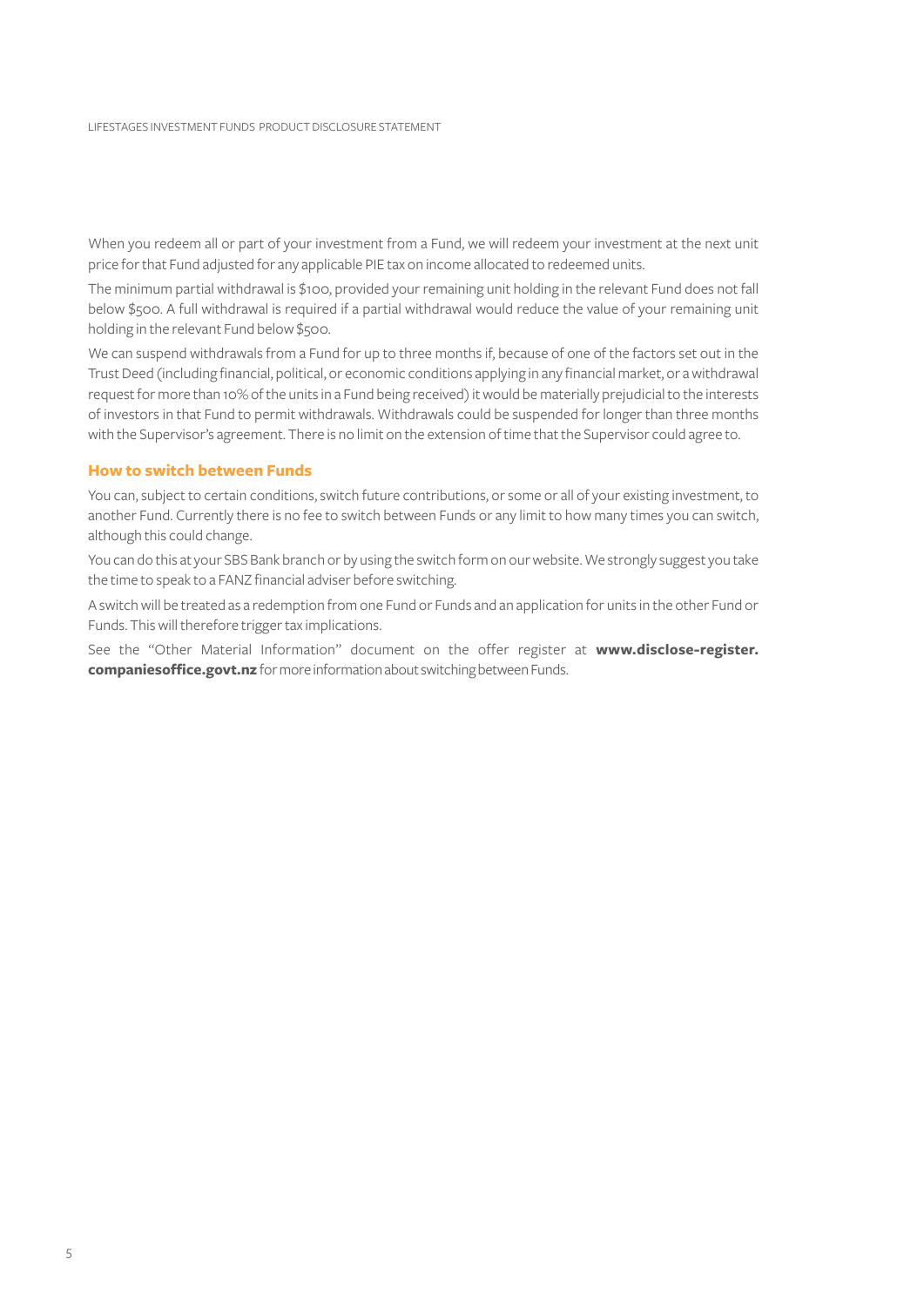

# 3. Description of your investment option(s)



**Objective:** To provide a gross Lifestages 5 LOWER RISK HIGHER RISK 3 years World Bond return in line with or greater than the  $1 \ 2 \ 3 \ 4 \ 5 \ 6 \ 7$  $\blacktriangleleft$  $\begin{array}{c} \hline \end{array}$ composite of the Bloomberg Portfolio Barclays Global Aggregate Index fully **%** 95 **POTENTIALLY** POTENTIALLY hedged to the New Zealand dollar LOWER RETURNS HIGHER RETURNS and the NZ Cash Index, over a rolling three-year basis. **Strategy:** The Fund aims to provide New Zealand cash investors with a broadly diversified portfolio of global fixed interest **International fixed interest** securities through investment in international investment grade income securities. Lifestages **Objective:** To provide a gross 5 LOWER RISK HIGHER RISK 5 years Australasian return above the return of the  $1 | 2 | 3 | 4 | 5 | 6 | 7 |$ Equity composite NZ Equity, Australian 30 Portfolio Equity and NZ Cash Indices with net POTENTIALLY **%** POTENTIALLY dividends reinvested on a rolling HIGHER RETURNS

three-year basis **Strategy:** The Fund aims to achieve capital growth and returns over the long-term through investment in New Zealand and Australian equities. The Fund invests in large cap New Zealand and Australian equities and is designed to provide investors with core holdings of equities in these markets. LOWER RETURNS **Australian equities** New Zealand equities New Zealand cash 65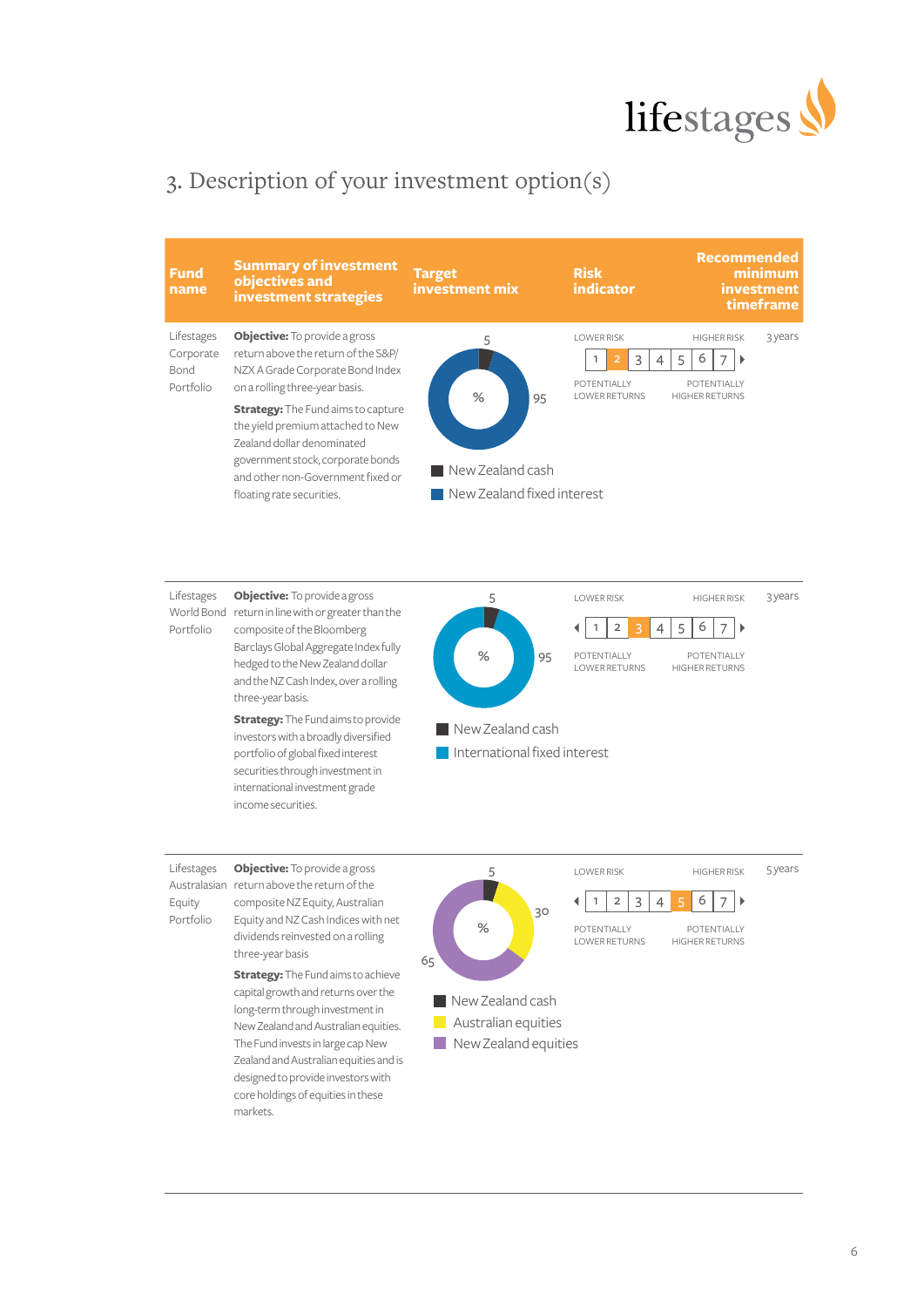

#### **Changes to the SIPO**

We can change the Statement of Investment Policy and Objectives ("SIPO") for the Scheme in accordance with the Trust Deed and the Financial Markets Conduct Act 2013. We and the Supervisor must agree in writing to any changes to the SIPO. For material changes, we will provide 30 days' notice in advance to all existing investors of the proposed change.

Any changes to the SIPO will be lodged with the Registrar of Financial Service Providers within 5 working days of the change taking effect. The most current version of the SIPO can be found on the offer register at **[www.disclose-register.companiesoffice.govt.nz](https://www.disclose-register.companiesoffice.govt.nz)**.

Further information about the assets in each investment option can be found in the fund updates at our website, **[www.lifestages.co.nz/lifestages-investment-funds/overview/](https://www.lifestages.co.nz/lifestages-investment-funds/overview/)**.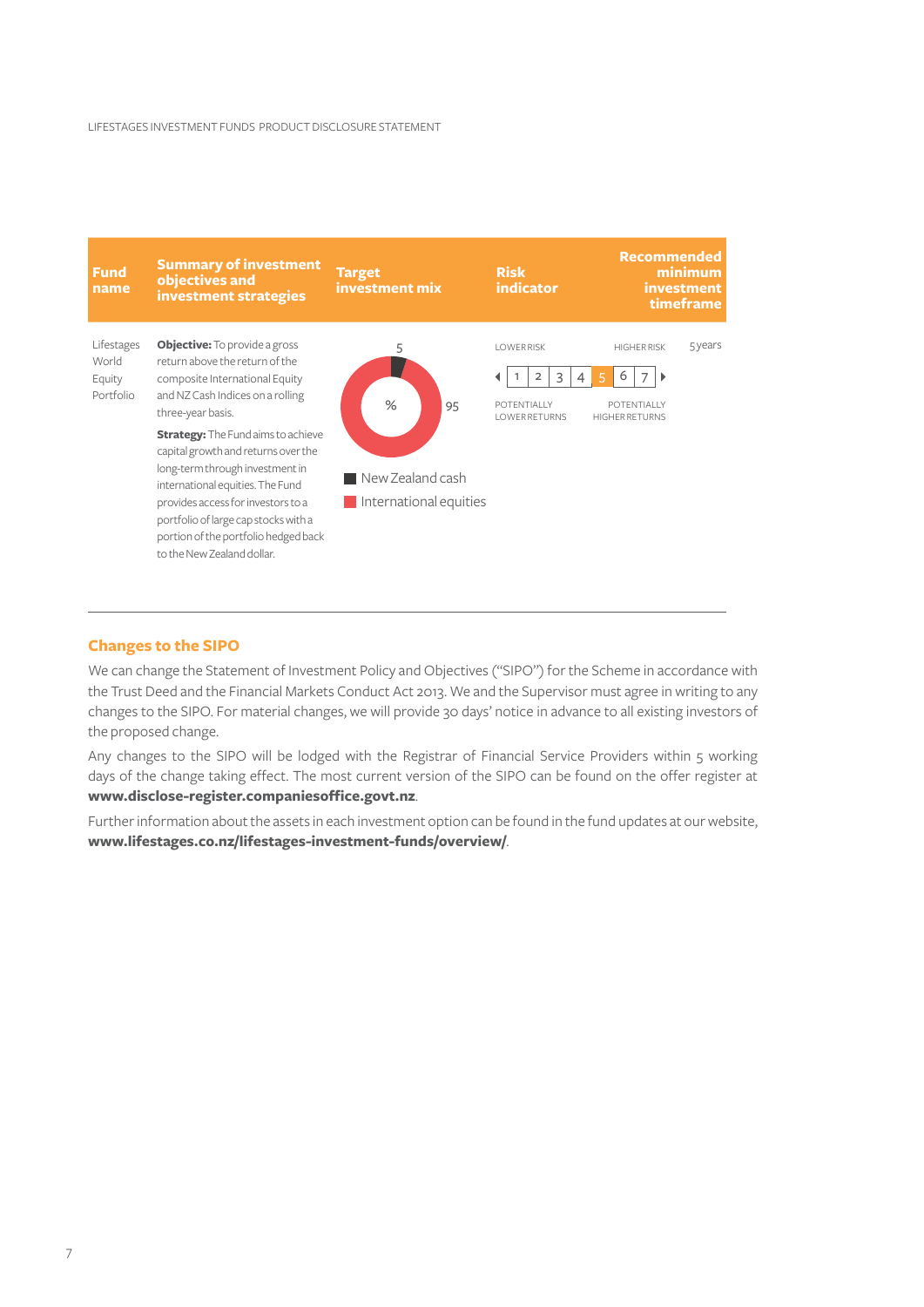

## 4. What are the risks of investing?

#### **Understanding the risk indicator**

Managed funds in New Zealand must have a standard risk indicator. The risk indicator is designed to help investors understand the uncertainties both for loss and growth that may affect their investment. You can compare funds using the risk indicator.

| <b>LOWER RISK</b> |                                            |  |   |   | <b>HIGHER RISK</b>                          |  |  |
|-------------------|--------------------------------------------|--|---|---|---------------------------------------------|--|--|
|                   |                                            |  | 3 | 5 |                                             |  |  |
|                   | <b>POTENTIALLY</b><br><b>LOWER RETURNS</b> |  |   |   | <b>POTENTIALLY</b><br><b>HIGHER RETURNS</b> |  |  |

#### **Example risk indicator**

The filled-in risk indicator for each Fund can be found in section 3 "Description of your investment option(s)"

The risk indicator is rated from 1 (low) to 7 (high). The rating reflects how much the value of the fund's assets goes up and down (volatility). A higher risk generally means higher potential returns over time, but more ups and downs along the way.

To help you clarify your own attitude to risk, you can seek financial advice or work out your risk profile at **[www.lifestages.co.nz/tools/whats-your-investment-profile-risk-profile-questionnaire/](https://www.lifestages.co.nz/tools/whats-your-investment-profile-risk-profile-questionnaire/)**.

Note that even the lowest category does not mean a risk-free investment, and there are other risks that are not captured by this rating.

This risk indicator is not a guarantee of a Fund's future performance. The risk indicator is based on the returns data for the five years to 31 March 2021. While risk indicators are usually relatively stable, they do shift from time to time. You can see the most recent risk indicator in the latest fund updates for these Funds.

#### **General investment risks**

Some of the things that may cause the Funds' value to move up and down, which affect the risk indicator, are: **Investment return risk:** Investment return risk is the risk that returns from the Funds' investments will be negative or lower than expected, affecting the value of your investment in the Funds.

**Market risk:** Investments generally are affected by movements in market demand and supply, economic conditions, market sentiment, political events, natural disasters, pandemics, and consumer demand. This is of significance to the Funds offered under this PDS as the assets of those Funds are market linked.

**Currency risk:** Currency risk is the risk of exchange rate fluctuations between the New Zealand dollar (the currency in which the Funds are valued) and foreign currencies. Currency risk will affect Funds where investments are made outside of New Zealand. To help mitigate the potential impact of currency movements, Funds with non-Australian dollar foreign currency exposure use varying levels of hedging. The currency management policy for each Fund is detailed in its SIPO.

**Credit risk:** Credit risk is the risk of a Fund or of any investment becoming insolvent, or being placed into receivership, liquidation, or statutory management or being otherwise unable to meet its financial obligations.

**Company risk:** Company risk is the risk faced by an investor who holds financial products of a particular company and therefore has exposure to the fluctuations in that company's performance.

**Liquidity risk:** Liquidity risk is the risk that due to market disruption, we may not be able to easily convert some investments into cash. This may cause the suspension of one or more Funds.

#### **Other specific risks**

We are not aware of any circumstances that exist or are likely to arise that significantly increase the risk of returns for investors, other than circumstances already reflected in the risk indicator.

See the "Other Material Information" document on the offer register at **[www.disclose-register.](https://www.disclose-register.companiesoffice.govt.nz) [companiesoffice.govt.nz](https://www.disclose-register.companiesoffice.govt.nz)**. for more information about risk.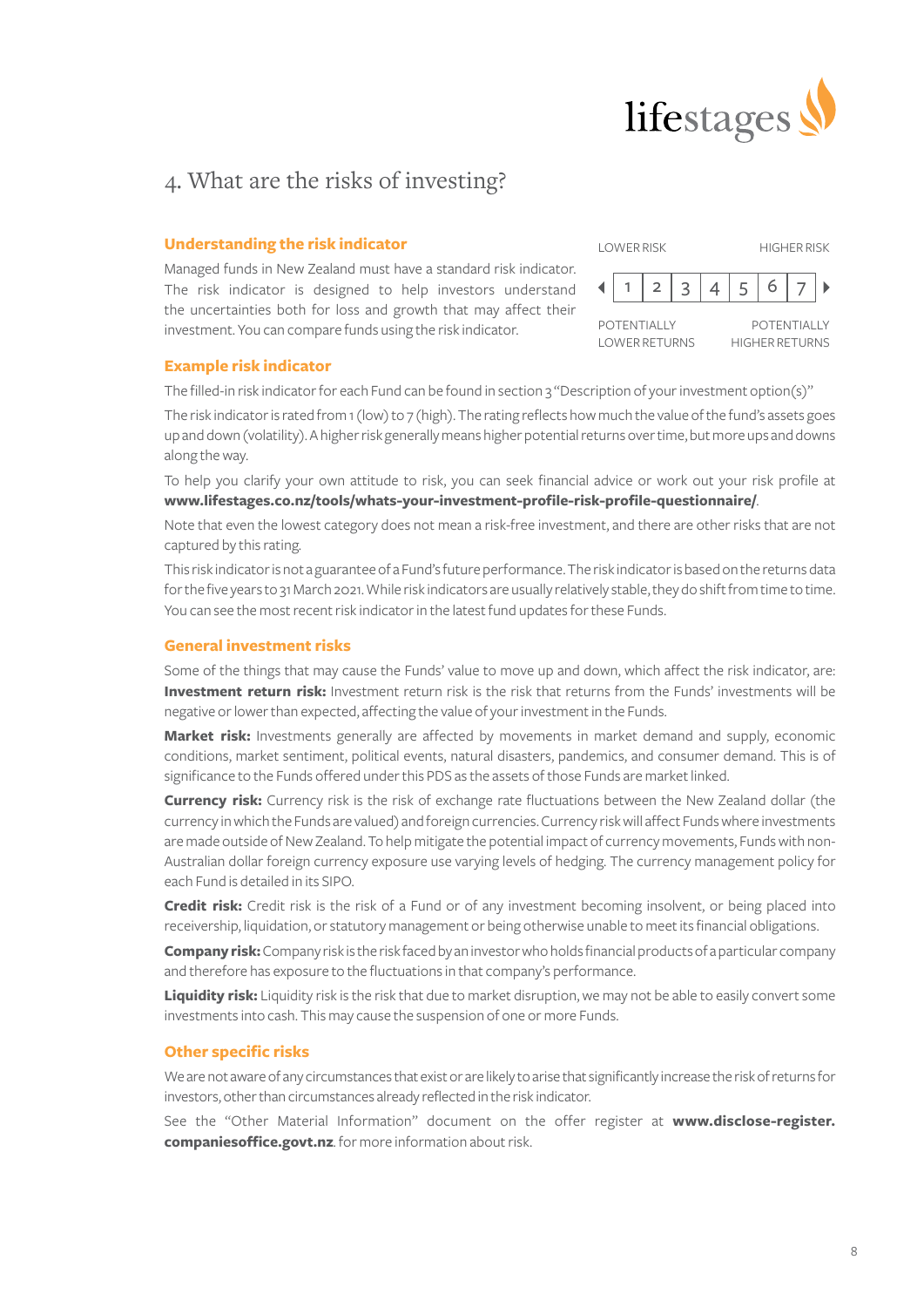LIFESTAGES INVESTMENT FUNDS PRODUCT DISCLOSURE STATEMENT

### 5. What are the fees?

You will be charged fees for investing in the Lifestages Investment Funds. Fees are deducted from your investment and will reduce your returns. If FANZ invests in other funds, those funds may also charge fees. The fees you pay will be charged in two ways:

- > Regular charges (for example, annual fund charges). Small differences in these fees can have a big impact on your investment over the long term;
- > One-off fees (for example, contribution fees and withdrawal fees although these are not currently charged).

| <b>Fund name</b>                         | <b>Annual administration</b><br><b>Annual</b><br>management fee charges* (estimated) |       | Total annual fund<br>charges (estimated) |  |
|------------------------------------------|--------------------------------------------------------------------------------------|-------|------------------------------------------|--|
| Lifestages Corporate Bond Portfolio      | 0.86%                                                                                | 0.66% | 1.52%                                    |  |
| Lifestages World Bond Portfolio          | 0.86%                                                                                | 0.79% | 1.65%                                    |  |
| Lifestages Australasian Equity Portfolio | 1.27%                                                                                | 0.51% | 1.78%                                    |  |
| Lifestages World Equity Portfolio        | 1.27%                                                                                | 0.57% | 1.84%                                    |  |

\* Annual administration charges include estimates of underlying fund charges ranging from 0.10% to 0.54%. Actual charges will depend on the performance of the underlying funds and investment managers and may vary from the estimates. Actual charges over the most recent completed financial year are available in the latest fund updates.

All fees are disclosed as a % of the net asset value. GST will be included in some expenses, where applicable.

**Management fees:** We charge an annual management fee to each fund as set out above. GST is currently charged at 15% on 10% of the management fee in accordance with the non-binding IRD agreement with the Financial Services Council of New Zealand Incorporated on behalf of the funds management industry. This percentage may change in the future.

**Administration charges:** These charges cover the general management of the Funds e.g. supervisor, legal, custodian and audit fees.

They also cover an estimate of the fund charges of the underlying funds as these are not managed by a related party of us, so we are unable to definitively quantify those charges in advance. We do not expect any difference between our estimate and the actual charges to be material. Actual charges over the Funds' most recently completed financial year are available in the latest fund update for each Fund.

Our estimates are made on the basis of reasonable assumptions about the ongoing level of fees and costs expected to be charged (taking into account the actual fees and costs as a percentage of average net asset value that were charged for the Funds' most recently completed financial year).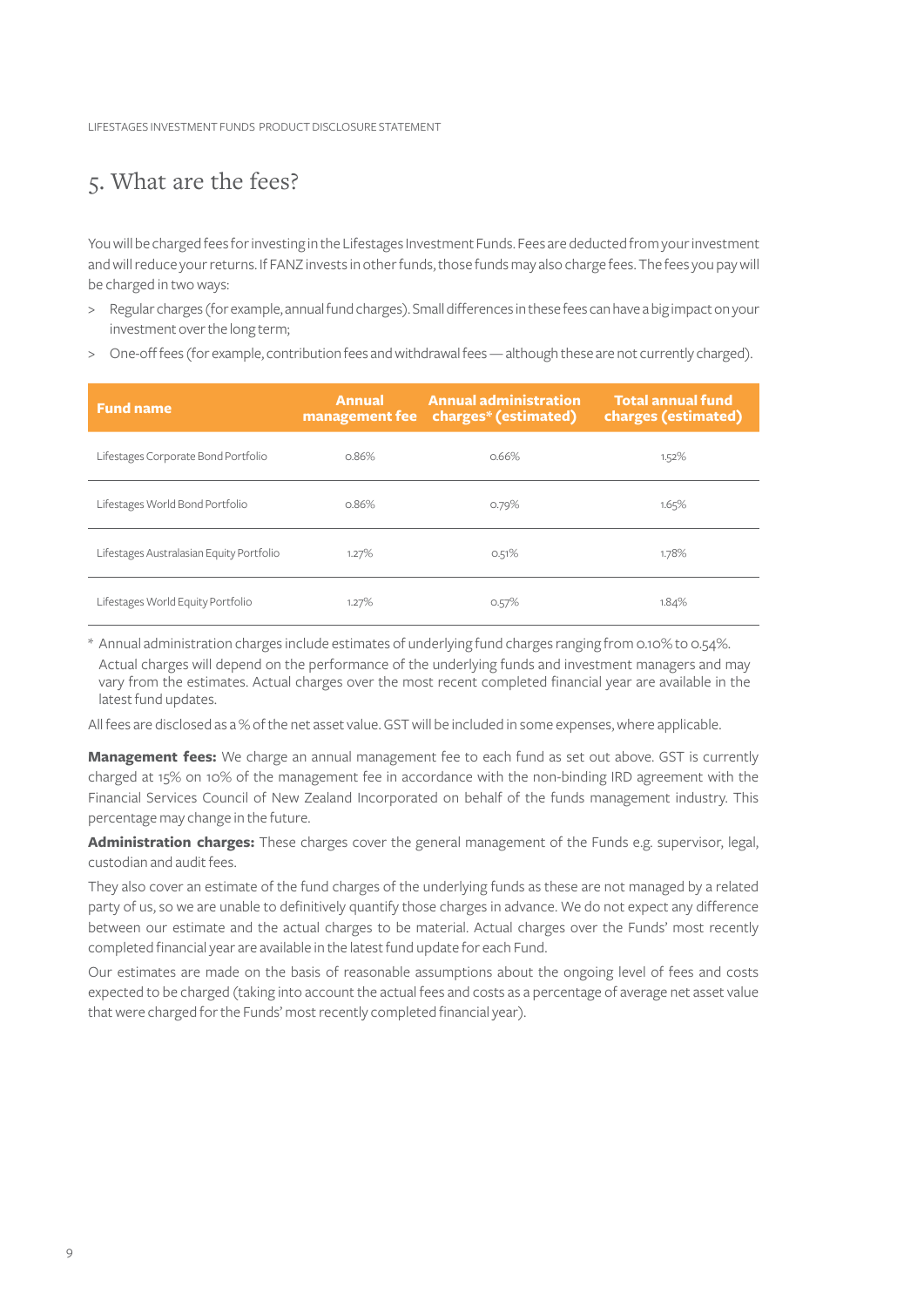

**Other charges:** There are currently no other fees or costs charged by any person in respect of the Funds. However, note that if you invest through a custodial administration service, that service may charge fees in respect of the service (distinct from the fees paid in respect of the Funds).

**Individual action fees:** We do not currently charge contribution, establishment, termination, withdrawal fees or buy/sell costs, but we could charge these or other fees in the future, subject to giving affected investors at least 30 days' prior notice.

We are entitled to charge a maximum exit fee on all Funds of 5% of the amount withdrawn. See the "Other Material Information" document on the offer register at **[www.disclose-register.](https://www.disclose-register.companiesoffice.govt.nz) [companiesoffice.govt.nz](https://www.disclose-register.companiesoffice.govt.nz)**. for more information about fees.

#### **Example of how fees apply to an investor**

Kate invests \$10,000 in the Lifestages World Equity Portfolio. She is charged management and administration fees, which work out to be about \$184 (1.84% of \$10,000). These fees might be more or less if the value of her investment has increased or decreased over the year.

#### **Estimated total fees for the first year**

| Individual action fees: | $$^{o}$ |
|-------------------------|---------|
| Fund charges:           | \$184   |
| Other charges:          | $$^{O}$ |

#### **The fees can be changed**

We may agree with the Supervisor to vary the fees from time to time. Fees not currently charged may also be introduced at any time as permitted by the Trust Deed.

We must publish a fund update for each investment option showing the fees actually charged during the most recent year. Fund updates, including past updates are available on the offer register at **[www.disclose-register.](https://www.disclose-register.companiesoffice.govt.nz) [companiesoffice.govt.nz](https://www.disclose-register.companiesoffice.govt.nz)**.

## 6. What taxes will you pay?

Each Fund is a portfolio investment entity. The amount of tax you pay is based on your prescribed investor rate ("PIR"). To determine your PIR, go to **[www.ird.govt.nz/roles/portfolio-investment-entities/find-my](https://www.ird.govt.nz/roles/portfolio-investment-entities/find-my-prescribed-investor-rate)[prescribed-investor-rate](https://www.ird.govt.nz/roles/portfolio-investment-entities/find-my-prescribed-investor-rate)**. If you are unsure of your PIR, we recommend you seek professional advice or contact the Inland Revenue Department. It is your responsibility to tell FANZ your PIR when you invest or if your PIR changes. If you do not tell FANZ, a default rate may be applied. If the rate applied to your PIE income is lower than your correct PIR, you will be required to pay any tax shortfall as part of the income tax year-end process.

If the rate applied to your PIE income is higher than your PIR, any tax over-withheld will be used to reduce any income tax liability you may have for the tax year and any remaining amount will be refunded to you.

See the "Other Material Information" document on the offer register at **[www.disclose-register.](https://www.disclose-register.companiesoffice.govt.nz) [companiesoffice.govt.nz](https://www.disclose-register.companiesoffice.govt.nz)** for more information about tax.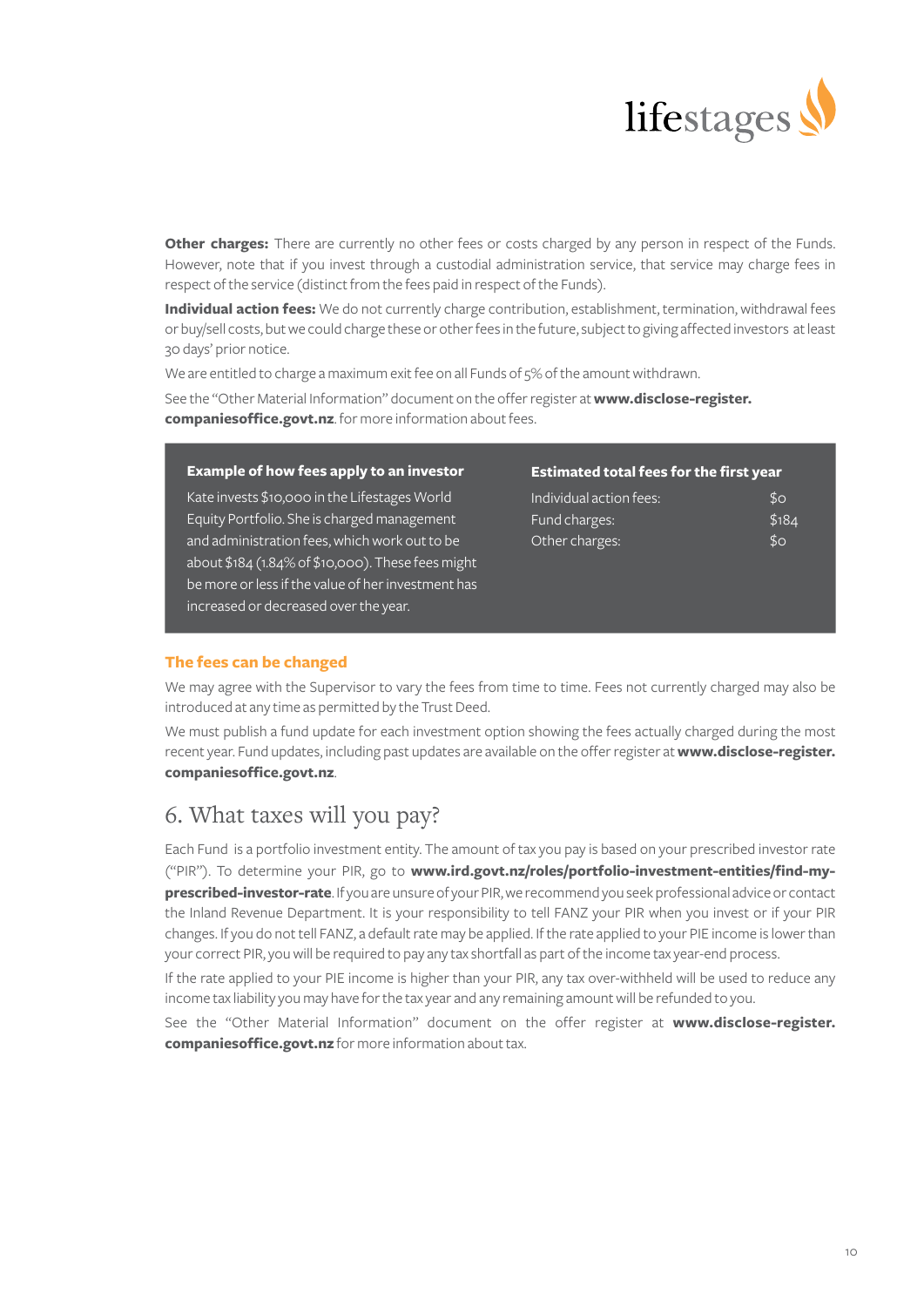### 7. Who is involved?

#### **About FundsAdministration NewZealand Limited**

FANZ is the manager of the Funds. We are a wholly owned subsidiary of Southland Building Society ("SBS Bank").

Our registered office is: c/- SBS Bank, 51 Don Street, Invercargill We can be contacted by:

- > Email to **[contact@lifestages.co.nz](mailto:contact%40lifestages.co.nz?subject=)**
- > Online at **[www.lifestages.co.nz](https://www.lifestages.co.nz/)**

> Calling 0800 727 2265

- > Writing to PO Box 835
	- Invercargill 9810
- > Visiting your local branch of SBS Bank

### 8. How to complain

Any complaints about the investment options may be referred to the Manager via the contact details provided under section 7 "Who is involved?"

You can also complain to the Supervisor at:

#### **Trustees Executors Limited**

- > Email to **cts@trustees.co.nz**
- > Online at **[www.trustees.co.nz](https://www.trustees.co.nz/)**
- > Calling 09 308 7100
- > Writing to The Manager Corporate Trustee Services Trustees Executors Limited PO Box 10519, Wellington 6143 > Visiting Level 9, Spark Central
- 45-52 Willis Street Wellington 6011

#### **Financial Services Complaints Limited**

The Supervisor is also a member of an independent dispute resolution scheme operated by Financial Services Complaints Limited ("FSCL"). If the Supervisor hasn't been able to resolve your complaint in a way that you think is satisfactory, you can contact FSCL by:

- > Email to **[complaints@fscl.org.nz](mailto:complaints%40fscl.org.nz?subject=)**
- > Online at **[www.fscl.org.nz](http://www.fscl.org.nz)**
- > Calling 0800 347 257

#### **Who else is involved?**

| <b>Name</b>               |                                                 | Role                                                                                                                     |
|---------------------------|-------------------------------------------------|--------------------------------------------------------------------------------------------------------------------------|
| Supervisor                | Trustees<br>Executors<br>I imited               | Responsible for supervising the<br>performance of our duties and<br>ensuring the Funds' assets are<br>appropriately held |
| Custodian                 | <b>Trustees</b><br><b>Executors</b><br>I imited | Holds the assets of the Funds on<br>trust for investors                                                                  |
| Administration<br>Manager | Trustees<br>Executors<br>I imited               | Provides unit pricing and registry<br>services                                                                           |

- > Writing to Financial Services Complaints Limited PO Box 5967, Wellington 6140
- > Visiting Level 4, 101 Lambton Quay Wellington 6011

FSCL will not charge a fee to you to investigate or resolve a complaint.

#### **The Banking Ombudsman**

We are a member of the independent dispute resolution scheme run by the Banking Ombudsman. You can contact the Banking Ombudsman by:

- > Email to **[help@bankomb.org.nz](mailto:help%40bankomb.org.nz?subject=)**
- > Online at **[www.bankomb.org.nz](https://bankomb.org.nz/)**
- > Calling 0800 805 950
- > Writing to Banking Ombudsman Freepost 218002 PO Box 25327, Wellington 6146
- > Visiting Level 5, Huddart Parker Building 1 Post Office Square Wellington 6011

The Banking Ombudsman will not charge a fee to you to investigate or resolve a complaint.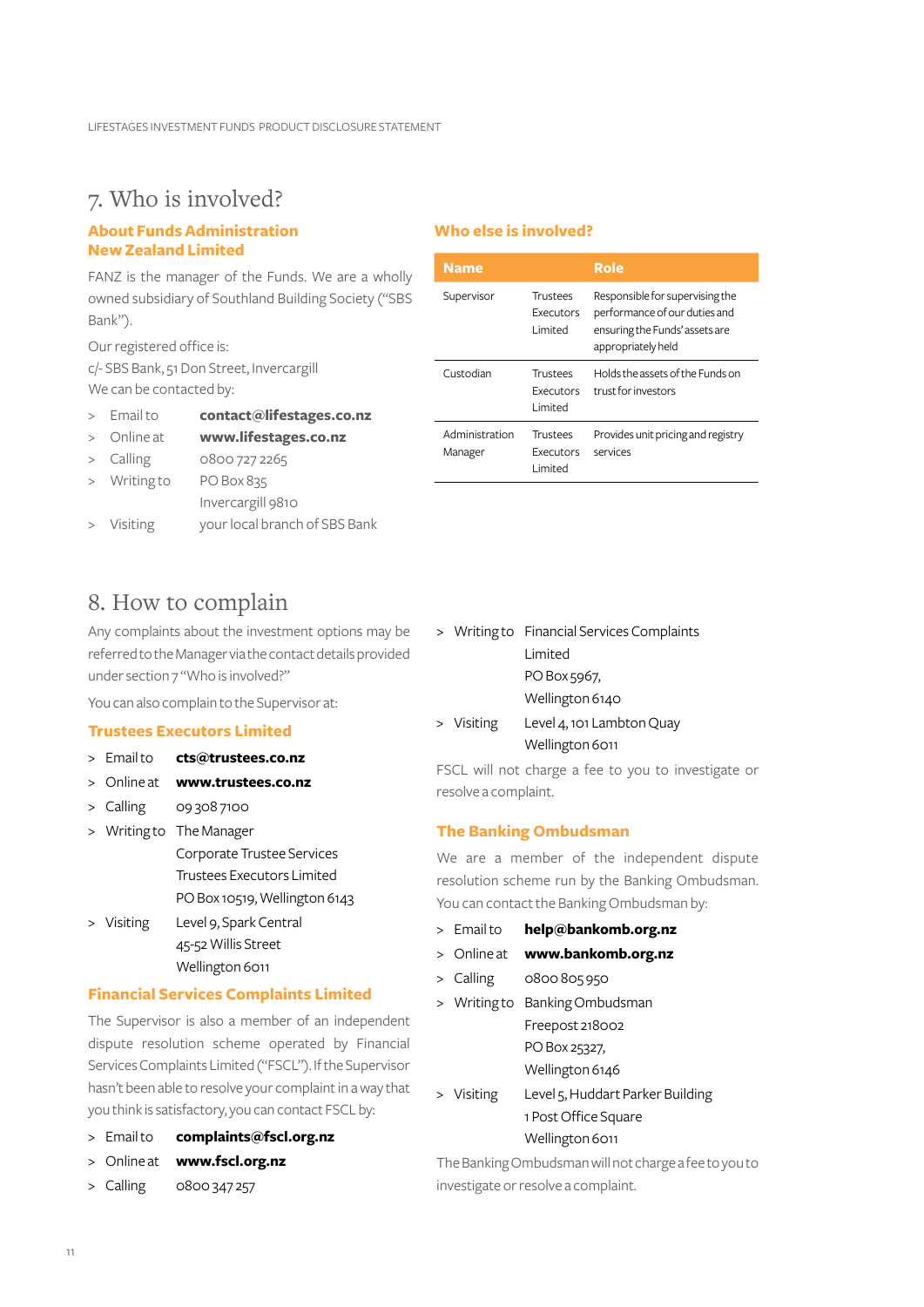

## 9. Where you can find more information

Further information relating to the Funds, including financial statements, annual reports, quarterly fund updates, and the Trust Deed and SIPO for the Funds is available on the offer registers and the scheme registers at **[www.disclose-register.companiesoffice.govt.nz](https://www.disclose-register.companiesoffice.govt.nz)**.

A copy of any information on the offer register and the scheme register is available on request to the Registrar. You may also obtain a copy of any of the documents on the offer register or scheme register and certain other scheme information on written request to FANZ (for contact details, see section 7 "Who is involved?").

The fund updates and unit price history can be found on **[www.lifestages.co.nz/lifestages-investment](https://www.lifestages.co.nz/lifestages-investment-funds/investment-fund-document-library/ )[funds/investment-fund-document-library/](https://www.lifestages.co.nz/lifestages-investment-funds/investment-fund-document-library/ )** or obtained on written request from FANZ.

You will also be sent an annual tax statement, which will include the amount of PIE income allocated to you and the amount of tax paid at your chosen PIR.

Our team of financial advice providers can also help you find information relating to the Funds and explain it to you.

You can get in touch with one at **[www.lifestages.co.nz/contact-us](https://www.lifestages.co.nz/contact-us)** or by calling 0800 727 2265.

You will not be charged any fee to access this information.

## 10. How to apply

The Funds are currently closed to new investors. If you are an existing investor, you can make additional investments in any of the Funds by contacting us or via an approved custodial administration service. Where you are investing through the custodial administration service, you will need to make payment to the provider of that service by following the process it has.